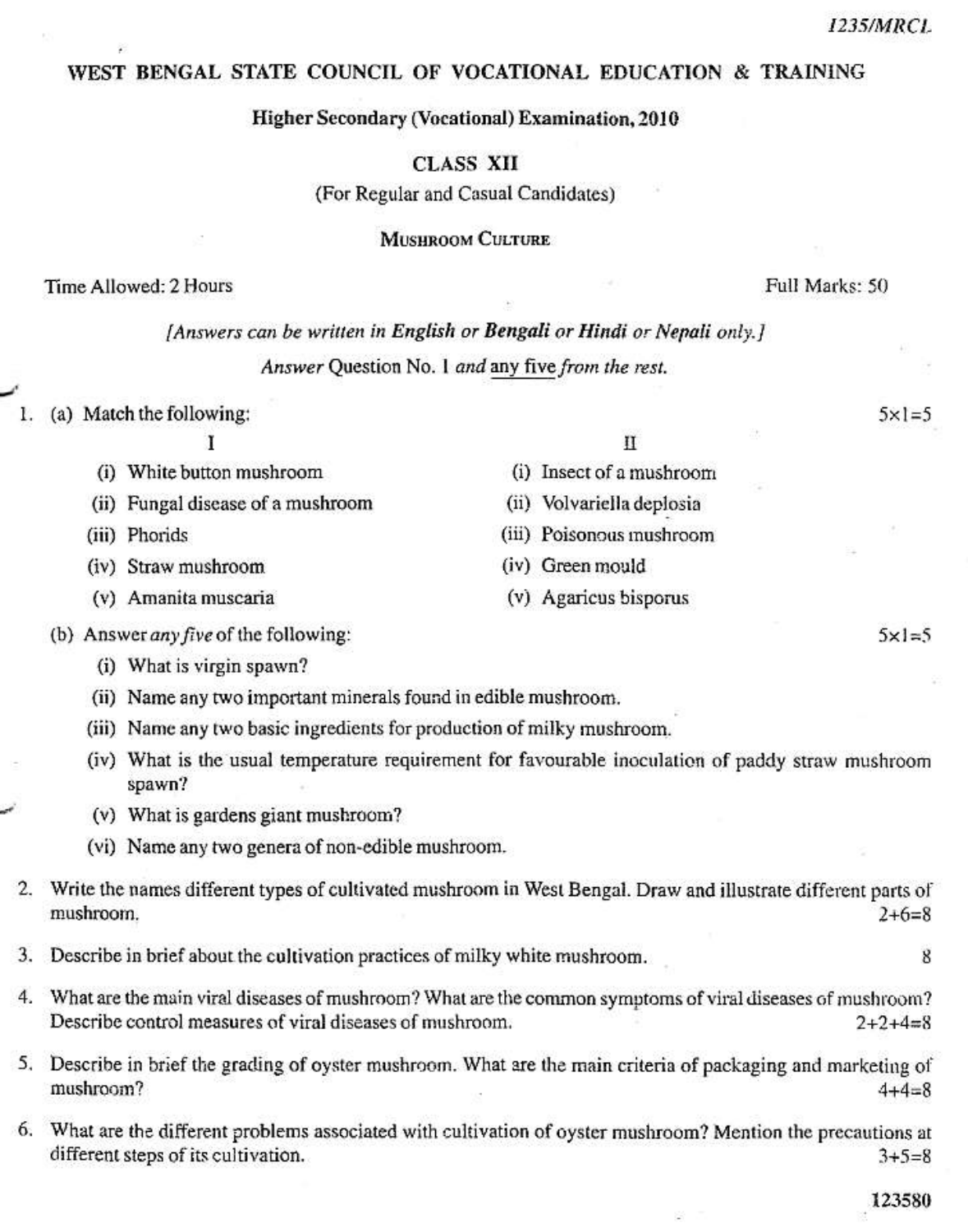|                | 7. What is mushroom spawn? Describe different methods of spawing.                                                         | $2+6=8$                                                                  |  |  |
|----------------|---------------------------------------------------------------------------------------------------------------------------|--------------------------------------------------------------------------|--|--|
| 8.             | Describe in details about preservation of mushroom.                                                                       | 8                                                                        |  |  |
| 9.             | Write short notes (any two):                                                                                              | $2x4=8$                                                                  |  |  |
|                | (a) Brown plaster mould;                                                                                                  |                                                                          |  |  |
|                | (b) Rose comb;                                                                                                            |                                                                          |  |  |
|                | (c) Spring tails;                                                                                                         |                                                                          |  |  |
|                | (d) Casing in mushroom cultivation.                                                                                       |                                                                          |  |  |
|                |                                                                                                                           | [Bengali Version]                                                        |  |  |
|                |                                                                                                                           | [কেবলমাত্র বাংলা অথবা ইংরাজী অথবা হিন্দী অথবা নেপালীতে উত্তর লেখা যাবে।] |  |  |
|                |                                                                                                                           | প্রথম প্রশ্নটির উত্তর দেওয়া আবশ্যিক।                                    |  |  |
|                |                                                                                                                           | পরবর্তী প্রশ্নগুলোর মধ্যে থেকে যে কোন পাঁচটি প্রশ্নের উত্তর দাও।         |  |  |
|                | ১। (ক) বার্মদিকের বাক্যগুলি ডানদিকের বাক্যগুলির সাথে মিলিয়ে লেখ ঃ                                                        | $(x \times 3) = 0$                                                       |  |  |
|                | বামদিকের বাক্য                                                                                                            | ডানদিকের বাক্য                                                           |  |  |
|                | (i) সাদা বোতাম ছাত                                                                                                        | (i) মাশরুমের এক ধরনের কীট                                                |  |  |
|                | (ii) মাশরুমের এক ধরনের ছত্রাক ঘটিত রোগ                                                                                    | (ii) ভলভারিল্লা ডিপ্লোসিয়া                                              |  |  |
|                | (iii) ফোরিড়স                                                                                                             | (iii) বিষাক্ত মাশরুম                                                     |  |  |
|                | (iv) পোয়াল ছাতূ                                                                                                          | (iv) গ্ৰীন মোল্ড                                                         |  |  |
|                | (v) অ্যামানিটা মাসকেরিয়া                                                                                                 | (v) অ্যাগারিকাস বিসগোরাস                                                 |  |  |
|                | (খ) নীচের যে কোন পাঁচটি প্রশ্নের উত্তর দাও ঃ                                                                              | $Q \times D = Q$                                                         |  |  |
|                | (i) ভাৰ্জিন স্পন কি?                                                                                                      |                                                                          |  |  |
|                | (ii) ভোজ্য মাশরুমের যে কোন দুটি গুরুত্বপূর্ণ খনিজ লবণের নাম লেখ।                                                          |                                                                          |  |  |
|                | (iii) দুধ ছাতুর চায়ের যে কোন দুটি মূল উপকরণ কি কি?                                                                       |                                                                          |  |  |
|                | (iv) পোয়াল ছাতুর স্পন উৎপাদনের জন্য সাধারণত কত তাপমাত্রার প্রয়োজন?                                                      |                                                                          |  |  |
|                | (v) বাগান দৈত্য বা গার্ডেন জায়েন্ট মাশরুম কাকে বলে?                                                                      |                                                                          |  |  |
|                | (vi) বিষাক্ত মাশরূমের যে কোন দুটি প্রজাতির নাম লেখ।                                                                       |                                                                          |  |  |
|                | ২। পশ্চিমবঙ্গে চাষযোগ্য বিভিন্ন প্রজাতির মাশরুমণ্ডলির নাম লেখ। সচিত্র মাশরুমের বিভিন্ন অংশের বর্ণনা দাও।<br>マーマート         |                                                                          |  |  |
|                | ৩। দুধ ছাতু চাষের সংক্ষিপ্ত পদ্ধতি বর্ণনা কর।                                                                             | ৮                                                                        |  |  |
| 8 <sub>1</sub> | মাশরুমের প্রধান প্রধান ভাইরাস ঘটিত রোগের নাম লেখ। মাশরুমের ভাইরাস ঘটিত রোগের লক্ষণগুলি উল্লেখ কর। ভাইরাস ঘটিত             |                                                                          |  |  |
|                | রোগের প্রতিকার ব্যবস্থা বর্ণনা কর।                                                                                        | $2+5+8=5$                                                                |  |  |
|                | ৫।  ঝিনুক ছাতুর গ্রেডগুলি কি কি এবং তাদের সংক্ষিপ্ত বর্ণনা দাও। মাশরুমের প্যাকেটিং ও বাজারজাতকরণের প্রধান শর্তগুলি আলোচনা |                                                                          |  |  |
|                | কর।                                                                                                                       | $8 + 8 = b$                                                              |  |  |
|                |                                                                                                                           | 123580<br>÷                                                              |  |  |
|                |                                                                                                                           |                                                                          |  |  |

 $\left( 2\right)$